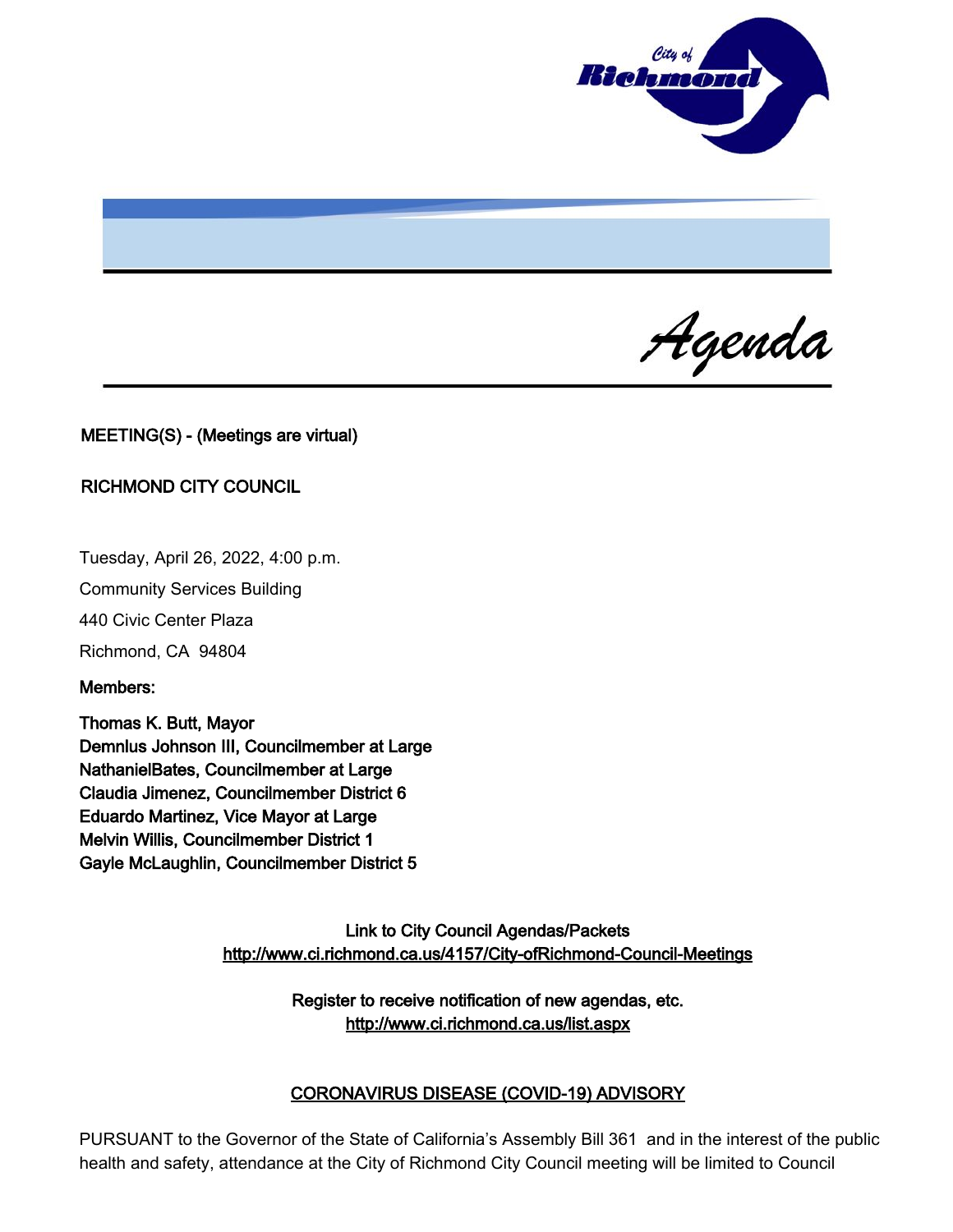members, essential City of Richmond staff, and members of the news media. Public comment will be confined to items appearing on the agenda and will be limited to the methods provided below.

## How to watch the meeting from home:

- 1. KCRT Comcast Channel 28 or AT&T Uverse Channel 99
- 2. Livestream online at <http://www.ci.richmond.ca.us/3178/KCRT-Live>

**Public comment** may be submitted by mail, eComment, email and/or Zoom video conference in the manner that follows, provided that no member of the public may submit more than one verbal comment per agenda item.

Via mail: received by 1:00 p.m. the day of the meeting, sent to 450 Civic Center Plaza, 3rd Floor, Office of the Clerk, Richmond, CA 94804.

Via eComments: eComments are available once an agenda is published. Locate the meeting in "upcoming meetings" and click the comment bubble icon. Click on the item you wish to comment on. eComments can be submitted when the agenda is published and until the conclusion of public comments for the agenda item. eComments can be viewed by the City Council and members of the public as they are submitted. Email your comment to [cityclerkdept@ci.richmond.ca.us](mailto:cityclerkdept@ci.richmond.ca.us) should you have difficulty submitting an eComment during a meeting.

Via email: to [cityclerkdept@ci.richmond.ca.us](mailto:cityclerkdept@ci.richmond.ca.us) by 1:00 p.m. the day of the meeting.

Emails **MUST** contain in the subject line 1) public comments – Open Session prior to Closed Session; 2) public comments – Open Forum; or 3) public comments agenda item #\_\_ [include the agenda item number]. All such email with correctly labeled subject lines will be posted on-line and emailed to the City Council before the meeting is called to order. Email received after 1:00 p.m. will be posted on-line following the meeting as part of the supplemental materials attached to the meeting minutes.

Via Zoom by video conference: for Open Session and City Council: Please click the link below to join the webinar:

# https://zoom.us/j/99312205643?pwd=MDdqNnRmS2k4ZkRTOWhlUldQOUF1Zz09 Passcode: ccmeeting

By iPhone one-tap: US: +16699006833,,99312205643# or +13462487799,,99312205643# By Telephone: Dial (for higher quality, dial a number based on your current location): US: +1 669 900 6833 or +1 346 248 7799 or +1 253 215 8782 or +1 312 626 6799 or +1 929 205 6099 or +1 301 715 8592 Webinar ID: 993 1220 5643 International numbers available: <https://zoom.us/u/aehrwCgISx>

To comment by video conference: click on the Participants button at the bottom of your screen and select the "Raise Your Hand" button to request to speak when Public Comment is being asked for. When called upon, press the unmute button. After the allotted time, you will then be re-muted. \*\*

To comment by phone: you will be prompted to "Raise Your Hand" by pressing "\*9" to request to speak when Public Comment is asked for. When called upon, you will be asked to unmuted by pressing \*6. After the allotted time, you will then be re-muted. Instructions of how to raise your hand by phone are available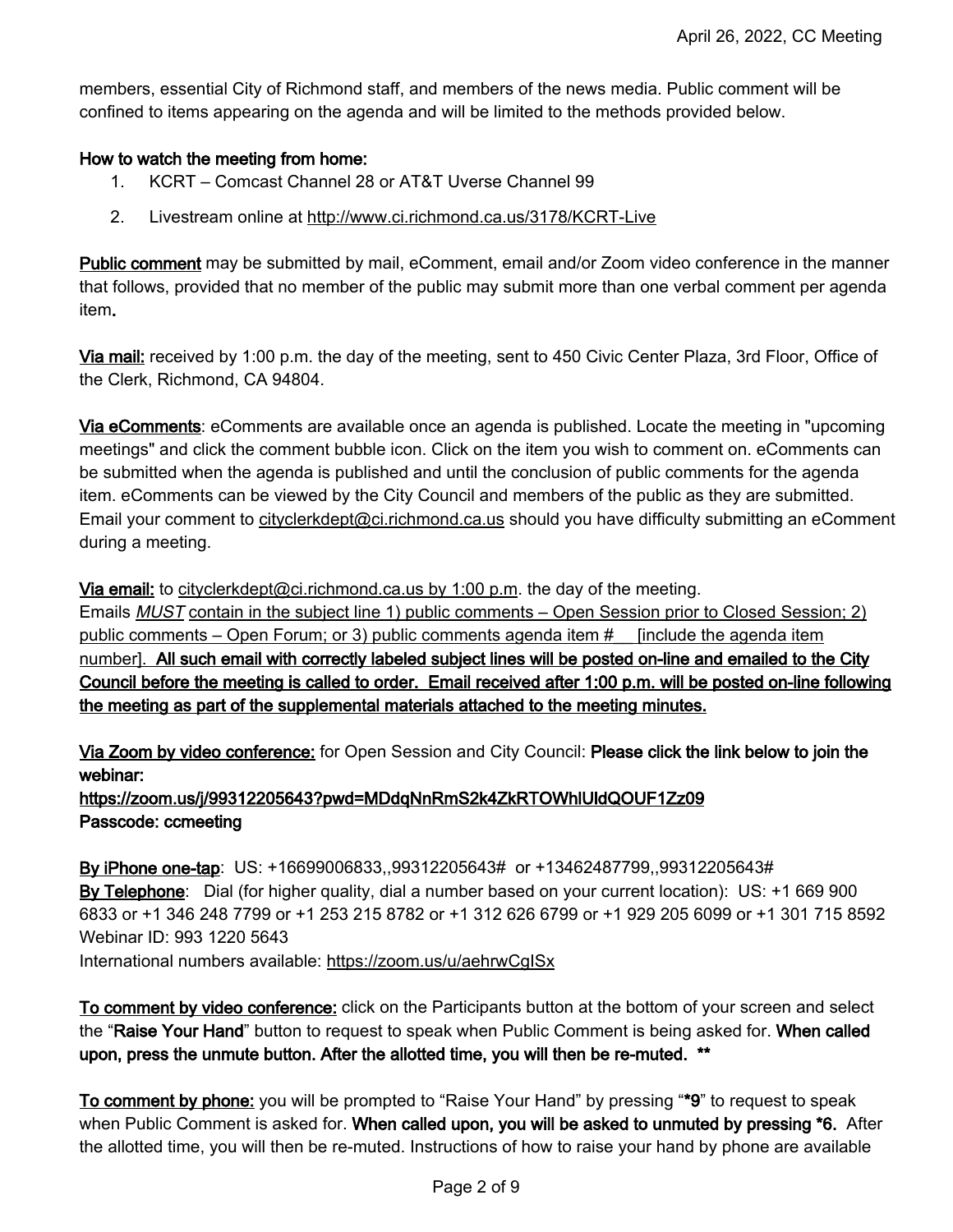at:

## [https://support.zoom.us/hc/en-us/articles/201362663 -Joining-a-meeting-by-phone.](https://support.zoom.us/hc/en-us/articles/201362663%20-Joining-a-meeting-by-phone.) \*\*

\*\*The mayor will announce the agenda item number and open public comment when appropriate.

# The City cannot guarantee that its network and/or the site will be uninterrupted. To ensure that the City Council receives your comments, you are strongly encouraged to submit your comments in writing in advance of the meeting.

# AB 361 Procedures in the Event of Technical Difficulties: In the event the meeting broadcast is disrupted, or if a technical issue on the agency's end disrupts public participation, the legislative body board cannot take any further action on the agenda until the technical issue is resolved.

Properly labeled public comments will be considered a public record, put into the official meeting record, available after the meeting as supplemental materials, and will be posted as an attachment to the meeting minutes when the minutes are posted: [http://www.ci.richmond.ca.us/Archive.aspx?AMID=31.](http://www.ci.richmond.ca.us/Archive.aspx?AMID=31)

## Procedures for Removing Items from the Consent Calendar:

Members of the public who request to remove an item from the consent calendar must first discuss the item with a staff member by phone or a back-and-forth email discussion, and state the name of the staff member when requesting removal of the item from the consent calendar (by  $2$  p.m. the day of the meeting).

Any member of the City Council who would like to remove an item from the consent calendar must notify the appropriate staff person and the City Clerk's Office prior to the meeting. Although members of the City Council are encouraged to ask questions and share concerns with staff ahead of the meeting, they are not required to do so.

The Clerk's Office must be informed of any requests to remove items from the Consent Calendar. Items removed from the Consent Calendar shall be placed at the end of the agenda for consideration.

# Accessibility for Individuals with Disabilities:

Upon request, the City will provide for written agenda materials in appropriate alternative formats, or disability-related modification or accommodation, including auxiliary aids or services and sign language interpreters, to enable individuals with disabilities to participate in and provide comments at/related to public meetings. Please submit a request, including your name, phone number and/or email address, and a description of the modification, accommodation, auxiliary aid, service or alternative format requested at least two days before the meeting. Requests should be emailed to [cityclerkdept@ci.richmond.ca.us](mailto:cityclerkdept@ci.richmond.ca.us) or submitted by phone at 510-620-6513, ext. 9, or 510-620-6509. Requests made by mail to City Clerk's Office, City Council meeting, 450 Civic Center Plaza, Richmond, CA 94804 must be received at least two days before the meeting. Requests will be granted whenever possible and resolved in favor of accessibility.

# Effect of Advisory on In-person public participation:

During the pendency of Assembly Bill 361, the language in this Advisory portion of the agenda supersedes any language contemplating in-person public comment.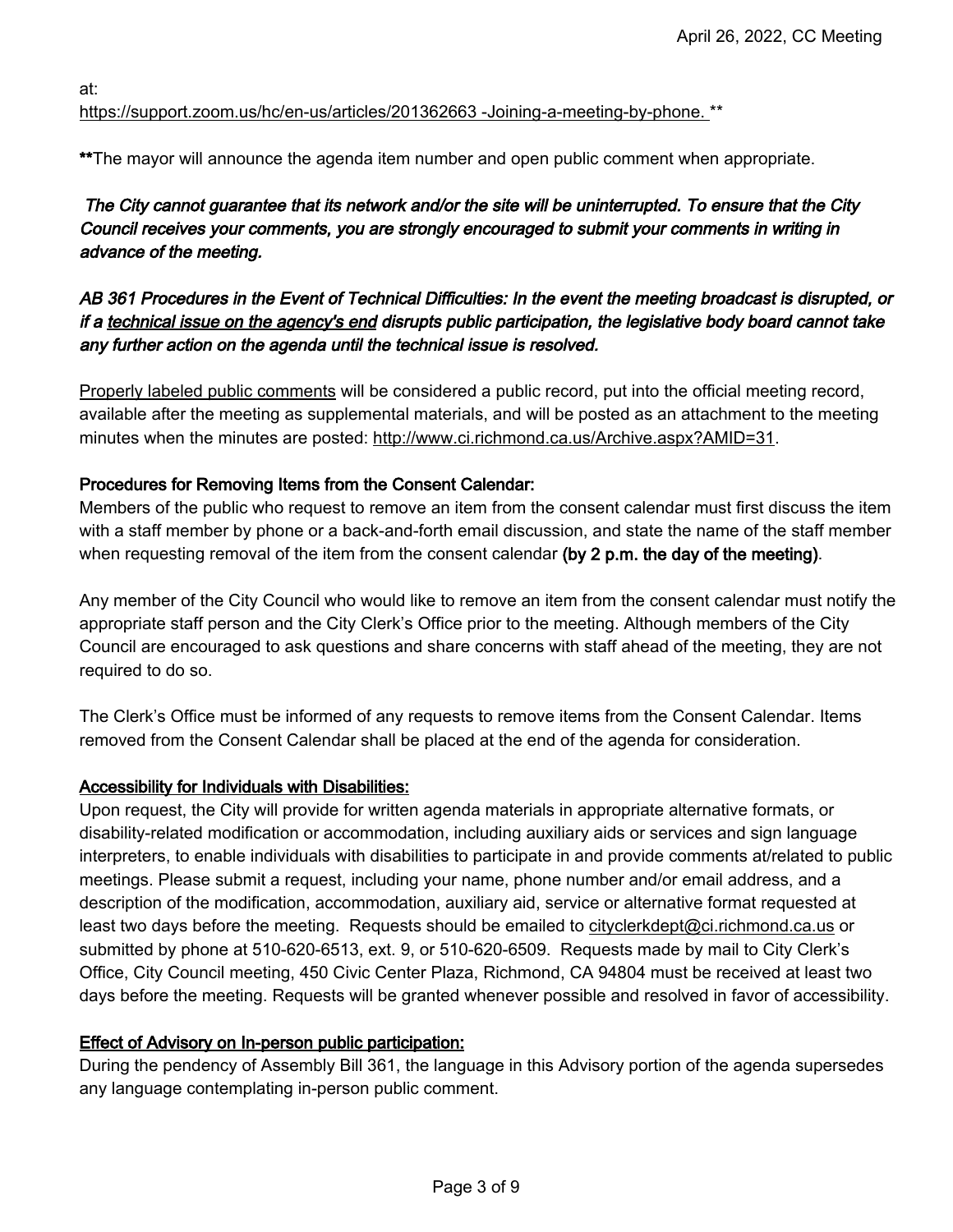## Pages

# A. OPEN SESSION TO HEAR PUBLIC COMMENT BEFORE CLOSED SESSION

4:00 p.m.

## B. ROLL CALL

.

## C. CLOSED SESSION

#### C.1. PUBLIC EMPLOYEE PERFORMANCE EVALUATION (Government Code Section 54957)

- Title: City Clerk
- Title: City Manager

#### C.2. LIABILITY CLAIMS (Government Code Section 54956.9)

- Rodney Williams
- **Evette Feigel**

#### C.3. CONFERENCE WITH LEGAL COUNSEL - EXISTING LITIGATION (paragraph (1) of Subdivision [d] of Government Code Section 54956.9)

- SPRAWLDEF et al. v. City of Richmond
- The Guidiville Rancheria of California, et al. v. The United States of America, et. al.
- North Coast Rivers Alliance et al./Point Molate Alliance et al. v. City of Richmond
- City of Richmond v. Thomas K. Butt

#### C.4. CONFERENCE WITH LEGAL COUNSEL - ANTICIPATED LITIGATION (Significant exposure to litigation pursuant to paragraph (2) or (3) of Subdivision (d) [as applicable] of Government Code Section 54956.9)

#### • Three cases:

In light of the California Court of Appeal's decision in Fowler v. City of Lafayette, the City Attorney's Office is attaching to this agenda four communications regarding the amended judgment and various agreements related to Point Molate. These letters provide the existing facts and circumstances for going into closed session on these items pursuant to California Government Code Section 54956.9(d)(2) and (e)(3).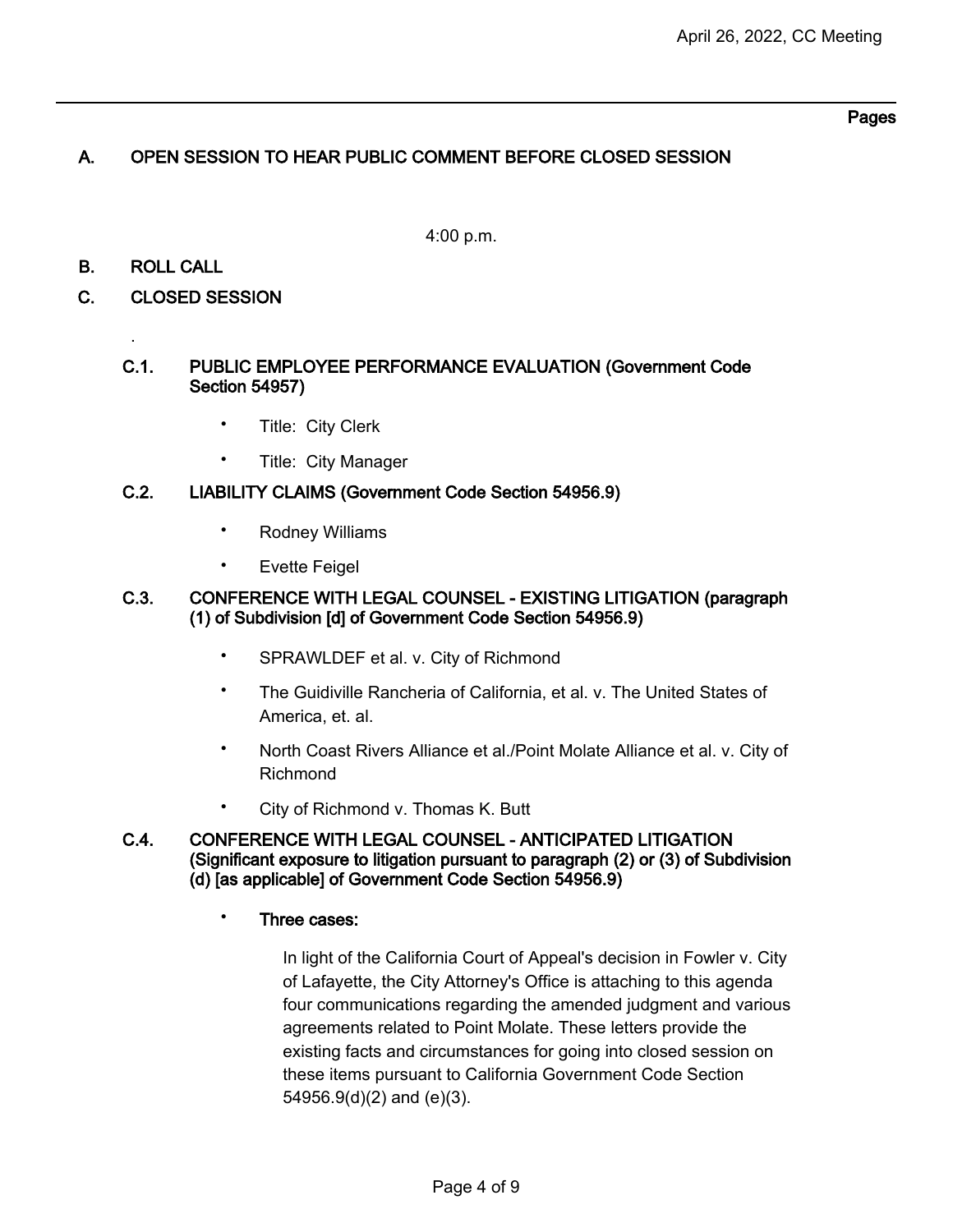#### C.5. CONFERENCE WITH LEGAL COUNSEL - ANTICPATED LITIGATION (initiation of litigation pursuant to paragraph (4) of Subdivision (d) of Government Code Section 54956.9)

• One case

### C.6. CONFERENCE WITH LABOR NEGOTIATORS (Government Code Section 54957.6)

• Agency Representatives: Jaclyn Gross and Anil Comelo

Employee organizations:

- 1. SEIU Local 1021 Full Time Unit and Part Time Unit
- 2. IFPTE Local 21 Mid-Level Management Unit and Executive Management Units
- 3. Richmond Police Officers Association RPOA
- 4. Richmond Police Management Association RPMA
- 5. IAFF Local 188

\_\_\_\_\_\_\_\_\_\_\_\_\_\_\_\_\_\_\_\_\_\_\_\_\_\_\_\_\_\_\_\_\_\_\_\_\_\_\_\_\_\_\_\_\_\_\_\_\_\_\_\_\_\_\_\_

6. Richmond Fire Management Association RFMA

#### D. PUBLIC COMMENT BEFORE CLOSED SESSION

E. ADJOURN TO CLOSED SESSION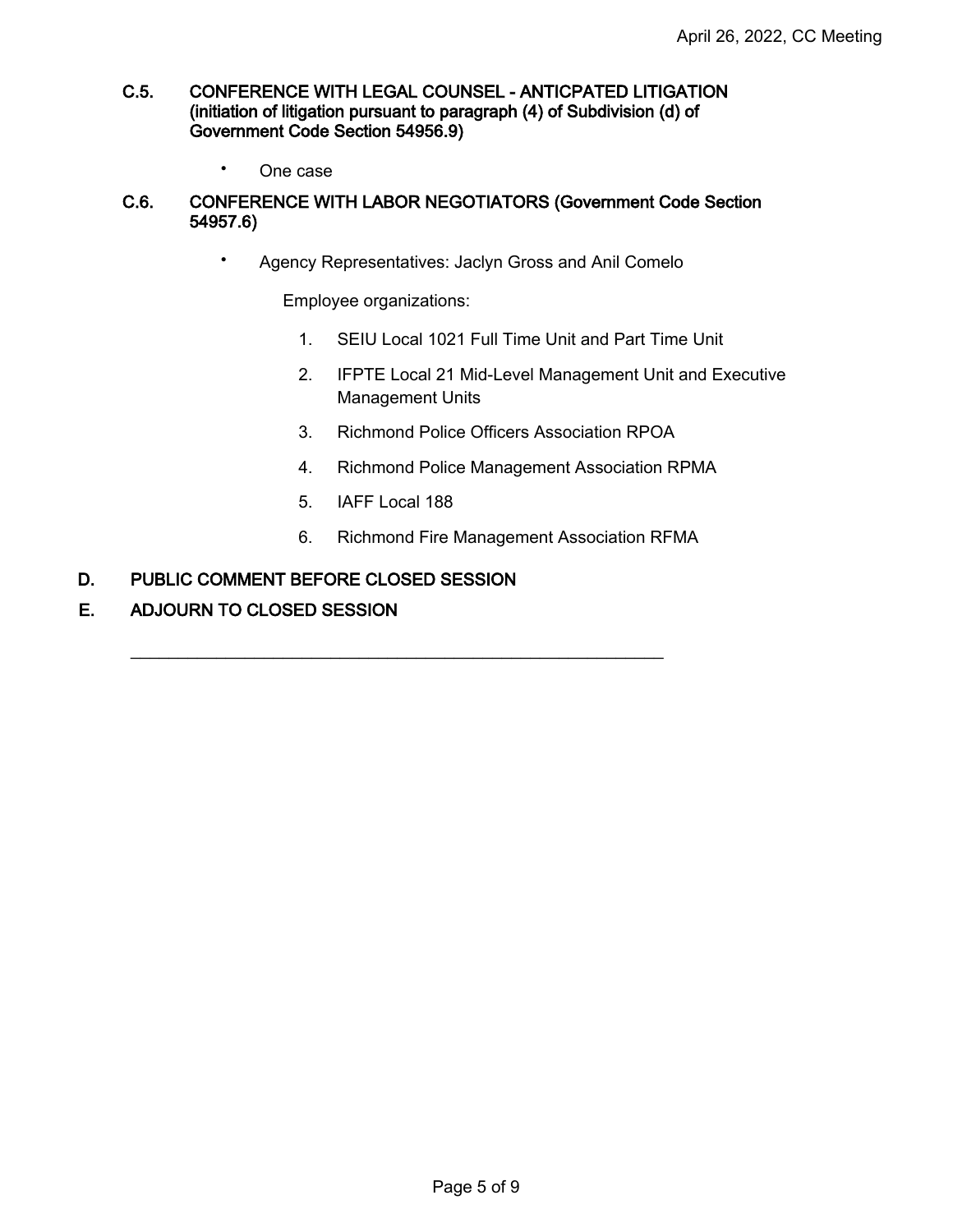25

# F. REGULAR MEETING OF THE RICHMOND CITY COUNCIL

6:30 p.m.

- G. ROLL CALL
- H. PUBLIC COMMENT INSTRUCTIONAL VIDEO
- I. STATEMENT OF CONFLICT OF INTEREST
- J. AGENDA REVIEW
- K. REPORT FROM THE CITY ATTORNEY OF FINAL DECISIONS MADE DURING CLOSED SESSION
- L. REPORT FROM THE CITY MANAGER (public comment allowed under Open Forum)
- M. CRIME REPORT FROM POLICE CHIEF 4th Tuesday (public comment allowed under Open Forum)
- N. OPEN FORUM FOR PUBLIC COMMENT
- O. ITEMS CONTINUED FROM APRIL 19, 2022

# O.1. Ordinance Adjusting the Boundaries of Council Districts 10

ADOPT an ordinance (second reading) of the City Council of the City of Richmond adjusting the boundaries of the six City Council Districts and adopting a new official Council District Map No. 201, for the City of Richmond based on the results of the 2020 decennial census and amending RMC section 2.16.050 – City Clerk's Office (Pamela Christian 510-620-6513). This item was continued from the April 19, 2022, meeting.

## O.2. Ordinance to Approve a Military Equipment Funding Acquisition and Use Policy.

INTRODUCE an ordinance (first reading) pursuant to state law (Assembly Bill 481), to approve a Military Equipment Funding, Acquisition, and Use Policy - City Attorney's Office/Police Department (Dave Aleshire 510-620-6509/Louie Tirona 510-620-6655). This item was continued from the April 19, 2022, meeting.

# P. CITY COUNCIL CONSENT CALENDAR

# P.1. City Clerk's Office

# P.1.a. City Council Meeting Minutes **1998** Council Meeting Minutes **1998**

APPROVE the minutes of the regular April 5, 2022, Richmond City Council meeting - City Clerk's Office (Pamela Christian 510-620- 6513).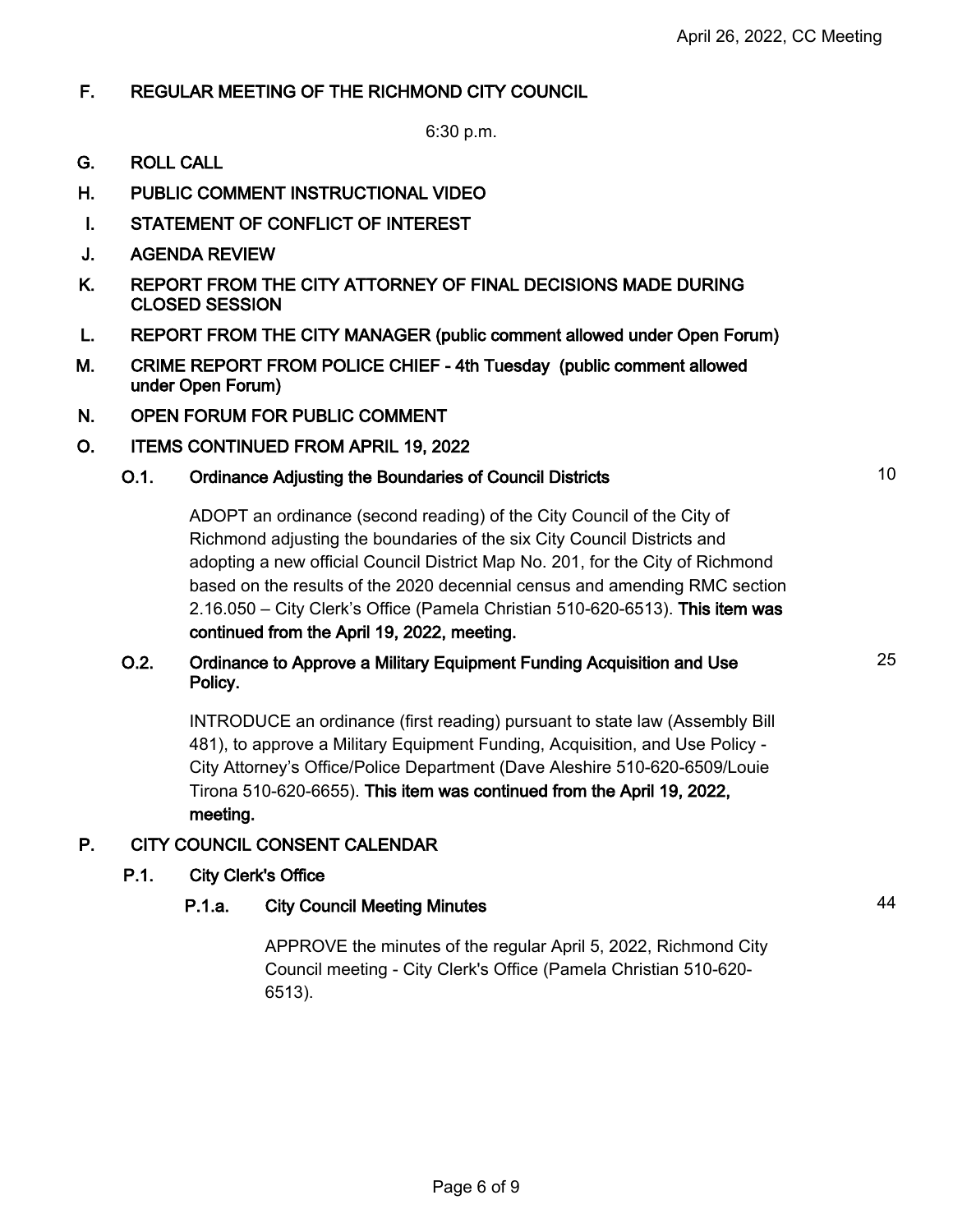# P.2.a. Contract with Charles River Associates 66 AUTHORIZE first amendment to the contract with Charles River Associates in an amount not to exceed \$90,000 for a new total of \$130,000 for expert financial advice and analysis as it relates to the City's Pension Obligation Bonds (POBs), and an independent review of its swaps, derivatives, and bonds - Finance Department. (Anil Comelo/Delmy Cuellar 510-620-6600). P.2.b. Approve Contracts to Provide Underwriter, Swap Advisor, Bond Counsel, and Disclosure Counsel Services for the Pension Obligation Bonds. 144 APPROVE contracts with Loop Capital Markets and Hilltop Securities to provide Co-underwriter Services in an amount of 0.30 percent of the principal amount (approximately\$480,000), and Legal Service Agreements in an amount not to exceed \$75,000 each with Jones Hall for Bond Counsel and \$55,000 with Best Best & Krieger for Disclosure Counsel services - Finance Department (Anil Comelo/Delmy Cuellar 510-620-6600). P.3. Human Resources P.3.a. Compensation Adjustment for the City Clerk 239 APPROVE a salary adjustment for the City Clerk effective March 1, 2022, from \$12,201.20/month to \$13,421.32/month (a 10 percent increase) – Human Resources Department (Anil Comelo 510-620-6600). Q. BUDGET SESSION Q.1. Budget Presentations 241 RECEIVE budget presentation from City Attorney, City Clerk, City Manager, and Economic Development Departments – Finance Department (Delmy Cuellar/Mubeen Qader 510-412-2077). Q.2. Receive Update on the Refinancing of the Pension Obligation Bonds (Pobs), and Peer Review Findings of Charles Rivers Associates. 303 RECEIVE update on the refinancing of the 2005 Pension Obligation Bonds (POBs) and Peer Review Findings - Finance Department (Anil Comelo/Delmy Cuellar 510-620-6600). R. PUBLIC HEARINGS

P.2. Finance Department

CONTINUED TO MAY 3, 2022, a public hearing to approve fees for the Master Fee Schedule - Finance Department (Delmy Cuellar 510-620-6740).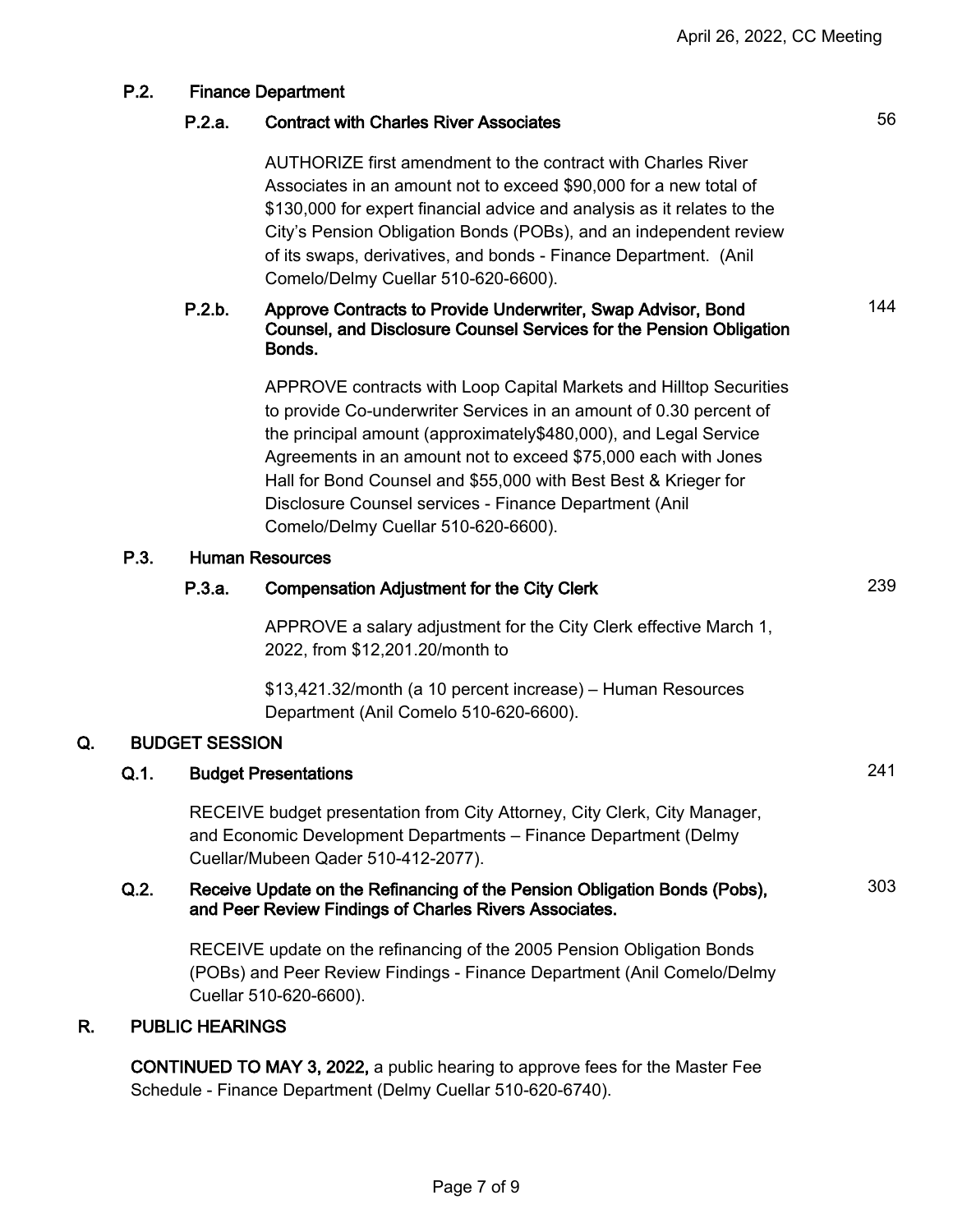| S. | <b>STUDY AND ACTION SESSION</b> |                                                                                                                                                                                                                                                                                                                                  |     |
|----|---------------------------------|----------------------------------------------------------------------------------------------------------------------------------------------------------------------------------------------------------------------------------------------------------------------------------------------------------------------------------|-----|
|    | S.1.                            | <b>Improve Staff Morale</b>                                                                                                                                                                                                                                                                                                      | 316 |
|    |                                 | RECEIVE a presentation on ideas to maximize communication, raise employee<br>morale, and to acknowledge the dedication of staff; and provide direction to<br>staff. Councilmember Melvin Willis (510-412-2050) and Councilmember<br>Claudia Jiménez (510) 620-6565. This item was continued from the March 22,<br>2022, meeting. |     |
|    | S.2.                            | <b>Recognition of National Poetry Month</b>                                                                                                                                                                                                                                                                                      | 334 |
|    |                                 | RECEIVE poetry reading from Poet Laureates David Flores and Adriana Avalos<br>in honor of National Poetry Month - Councilmember Melvin Willis (510-412-<br>2050).                                                                                                                                                                |     |
|    | S.3.                            | The Safe Return Project Celebrates its 10th Anniversary                                                                                                                                                                                                                                                                          | 340 |
|    |                                 | PROCLAMATION recognizing the Safe Return Project for Ten Years of Service<br>to Empowering the Formerly Incarcerated - Councilmember Claudia Jiménez<br>$(510 - 629 - 6565)$                                                                                                                                                     |     |
|    | S.4.                            | Commemorating 50 Years of Service by Sojourner Truth Presbyterian Church                                                                                                                                                                                                                                                         | 366 |
|    |                                 | PROCLAMATION recognizing Sojourner Truth Presbyterian Church for 50<br>Years of Service to the Community - Councilmember Claudia Jimenez (510-<br>620-6565).                                                                                                                                                                     |     |
|    | S.5.                            | Update on the Contra Costa County Animal and Sheltering Services                                                                                                                                                                                                                                                                 | 369 |
|    |                                 | RECEIVE a report from the Animal Rights Coalition on the animal and<br>sheltering services by the Contra Costa County Animal Services Department -<br>Councilmember Nathaniel Bates (510-620-6743).                                                                                                                              |     |
|    | S.6.                            | <b>Update on Cost Recovery and Revenue Enhancement</b>                                                                                                                                                                                                                                                                           | 373 |
|    |                                 | RECEIVE an update on the Cost Recovery and Revenue Enhancement<br>tracking document and Options for Long-term Fiscal Sustainability; and<br>PROVIDE input to City staff - City Manager's Office (Shasa Curl/LaShonda<br>White 620-6512).                                                                                         |     |
|    | S.7.                            | <b>Update on the Transportation Division</b>                                                                                                                                                                                                                                                                                     | 384 |
|    |                                 | RECEIVE a presentation from the Transportation Division to update the City<br>Council and the community on the status of current and upcoming projects -<br>City Council Office (Councilmember Demnlus Johnson III 510-620-6568).                                                                                                |     |
|    | S.8.                            | Process to clean up the City                                                                                                                                                                                                                                                                                                     | 386 |
|    |                                 | RECEIVE a report and provide direction to staff for a process and procedure to<br>clean up and maintain the cleanliness of the city - Councilmember Nathaniel                                                                                                                                                                    |     |

Bates (510-620-6743).